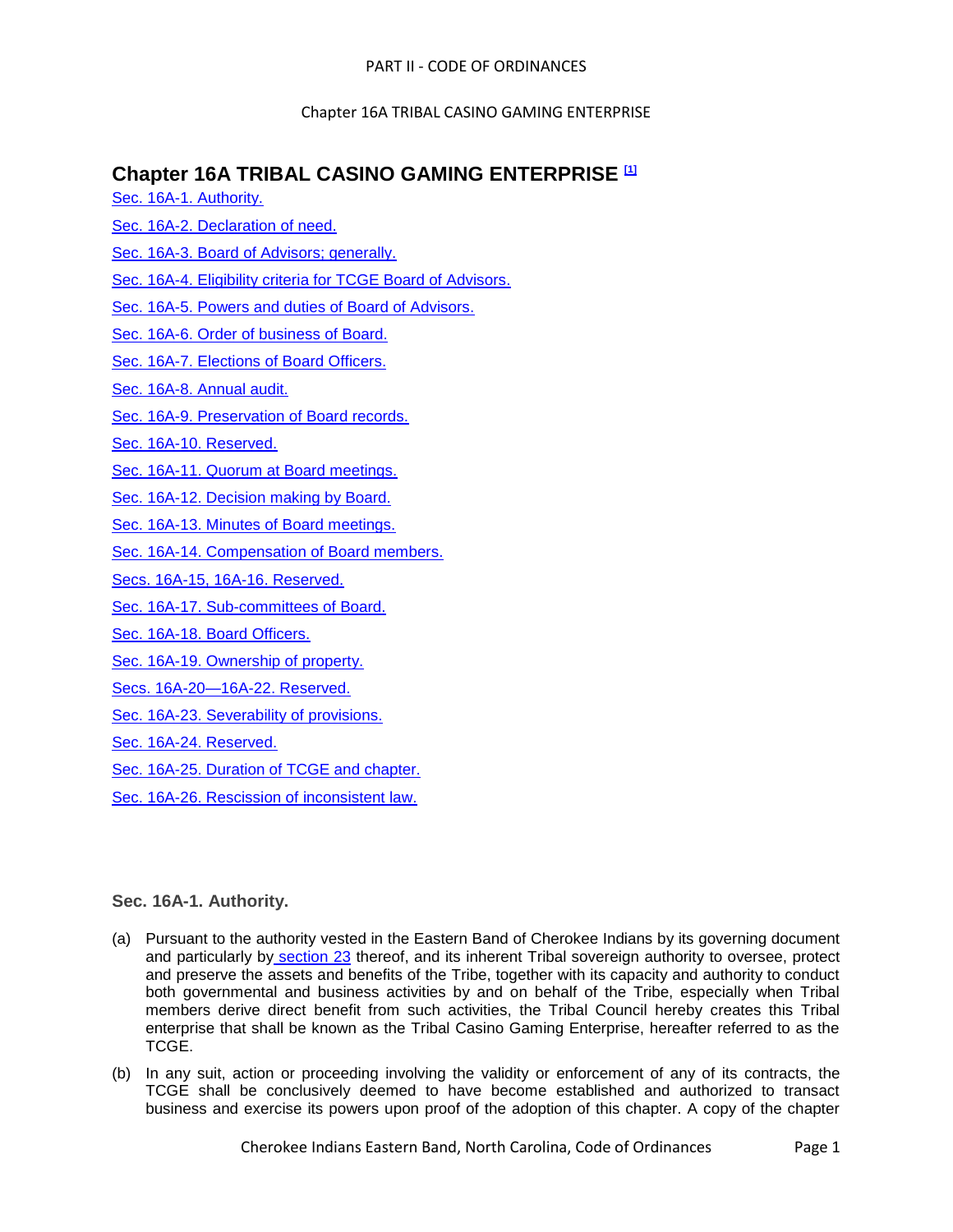duly certified by the Clerk of the Tribal Council, shall be admissible in evidence in any suit, action or proceeding.

(Ord. No. 710, 10-13-2005)

# <span id="page-1-0"></span>**Sec. 16A-2. Declaration of need.**

It is hereby declared:

- (a) The Eastern Band of Cherokee Indians is authorized by the Indian Gaming Regulatory Act ("IGRA") and its Gaming Compact with the State of North Carolina to operate a Class III Tribal gaming operation; that the Tribal Council of the Eastern Band of Cherokee Indians has revised its gaming ordinances to comply with the IGRA and regulations promulgated by the National Indian Gaming Commission ("NIGC"); that the Tribal Council has established a Tribal Gaming Commission ("TGC") which has regulatory oversight responsibilities over all gaming on the Cherokee Indian Reservation, to ensure that appropriate gaming laws and regulations are complied with.
- (b) The Board of Advisors of the TCGE is authorized to undertake such actions as are necessary and appropriate for the execution of the duties and authorities enumerated herein.
- (c) That the TCGE is hereby created and established in the public interest to provide an organizational plan which can most effectively and efficiently direct the Class III gaming operations of the Tribe for business purposes.
- (d) The Tribe has determined that it will be in the best interest of the Tribe to construct casino and hotel facilities for the conduct of Class III Gaming, as that term is defined in the IGRA on Indian land of the Eastern Band of Cherokee Indians.
- (e) The Tribe has determined that it would be in the best interest of the Tribe to have authority for the administration and oversight of Class III Gaming exercised for the Tribe by a separate, single purpose instrumentality of the Tribe having the authority, powers and duties set forth in this chapter under the governance of a Board of Advisors, chosen and acting in the manner set forth in this chapter.
- (f) The Tribe has selected Harrah's NC Casino Company, L.L.C., a North Carolina limited liability company ("Management Contractor"), which is owned by Harrah's Entertainment, Inc., to act as the Management Contractor of the Harrah's Cherokee Casino and Hotel, pursuant to a Management Contract originally dated June 19, 1996, as amended and extended from time to time, between the Tribe and the Management Contractor ("Management Contract").

(Ord. No. 710, 10-13-2005)

# <span id="page-1-1"></span>**Sec. 16A-3. Board of Advisors; generally.**

- (a) Composition of the Board: The Board of Advisors shall be composed of five enrolled members of the Eastern Band of Cherokee Indians who must have clearly demonstrated their business acumen through past business or career successes.
- (b) Appointment of the Board: Members of the Board of Advisors shall be appointed by the Principal Chief, subject to the approval of the Tribal Council. Nominees to the Board of Advisors shall be selected on the basis of their business experience and ability to significantly contribute to the capabilities and functions of the gaming enterprise. At least one member of the Board of Advisors shall be an experienced auditor or certified public accountant, or shall have a Bachelors Degree and significant financial and management experience in prior employment.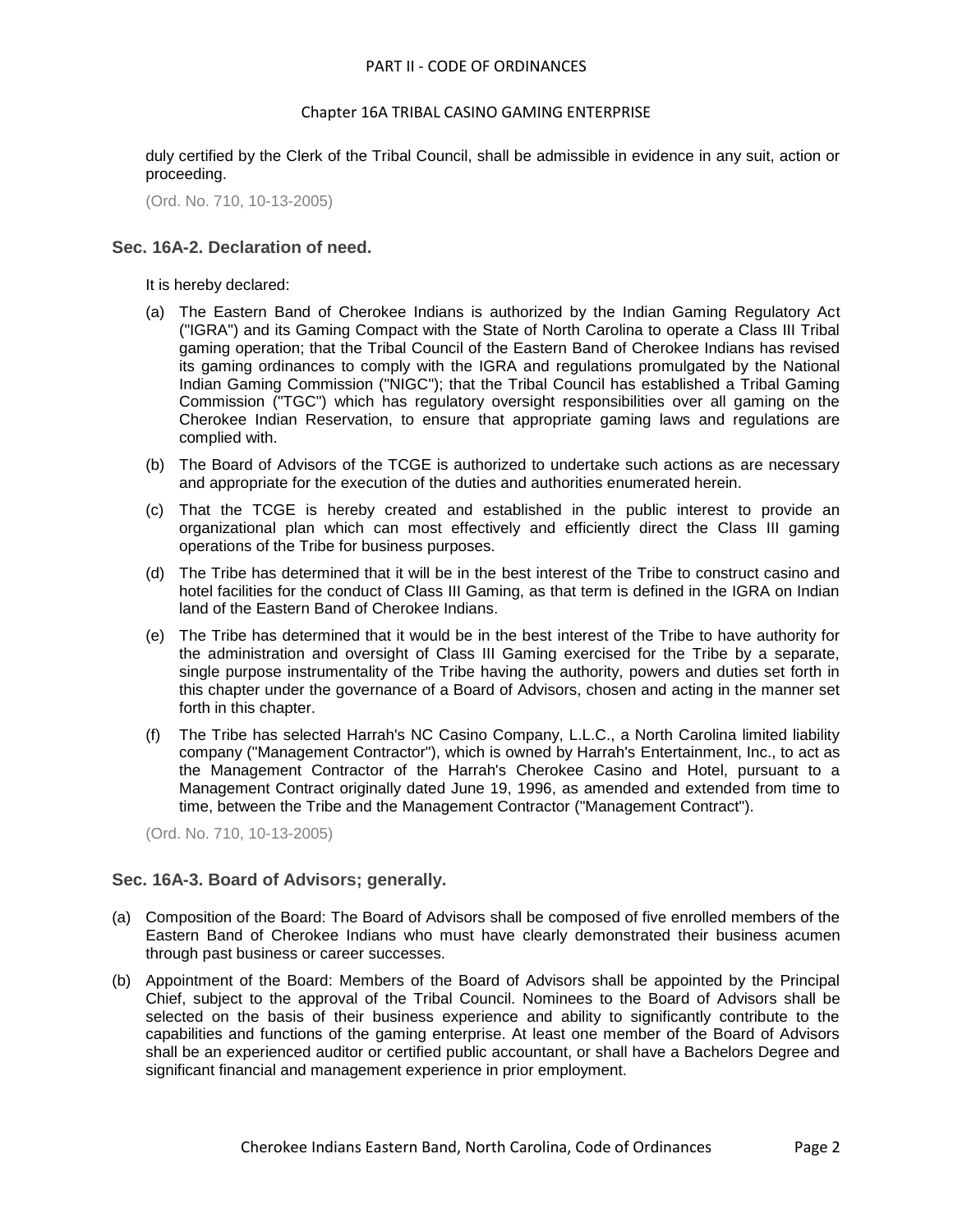#### Chapter 16A TRIBAL CASINO GAMING ENTERPRISE

- (c) Members of the Board of Advisors may hold other positions of employment with the Tribe and may engage in business; provided, however, that they shall not engage in any business regulated pursuant to the provisions of this chapter or [chapter 16](../level2/PTIICOOR_CH16TRGA.docx#PTIICOOR_CH16TRGA) of this Code.
- (d) Except as provided in subsection (e), each member of the Board of Advisors shall serve a term of five years, subject to removal, with cause, by a majority of the Tribal Council. Nothing in this chapter shall be construed to preclude a member of the Board of Advisors from serving successive terms. There shall be a six-month probationary period for each new appointee to be reviewed by the Tribal Council.
- (e) To ensure continuity in the Board and rotation of appointments, the initial Board members' terms shall be adjusted so that they serve staggered terms. Upon the effective date of this amendment, the Principal Chief shall assign first term expiration dates for each current Board member, such that one member's term expires each year beginning September 30, 2000. The established rotation shall continue for each Board position for future new, renewal, or replacement appointments.
- (f) No member of the Board of Advisors shall be finally approved until he or she has successfully completed a primary management official background investigation conducted by the Tribal Gaming Commission as provided in [chapter 16](../level2/PTIICOOR_CH16TRGA.docx#PTIICOOR_CH16TRGA) of this Code.
- (g) Before assuming office, each member of the Board of Advisors shall take the oath of office administered to Tribal officers.
- (h) Resignation from the Board of Advisors: A member of the Board of Advisors may resign at any time by providing the Principal Chief and Tribal Council with written notice of his or her intention to resign on a date certain. The resignation shall become effective on the date stated and need not be accepted by Principal Chief or the Tribal Council to be effective.
- (i) Filling of vacancies in the Board of Advisors: A nomination to fill a vacancy in the Board of Advisors shall be made by the Principal Chief within 30 days after the date on which the vacancy becomes effective. The Principal Chief shall then submit the nominee's resume to the Tribal Council for their approval. Action by the Tribal Council shall occur within 30 days after receipt of the nomination from the Principal Chief.

(Ord. No. 710, 10-13-2005)

# <span id="page-2-0"></span>**Sec. 16A-4. Eligibility criteria for TCGE Board of Advisors.**

To avoid potential conflicts of interest in oversight and management of the TCGE, the Tribe hereby declares that:

- (a) While actively serving in any of the following capacities, no Principal Chief or Vice-Chief, member of the Tribal Council, no judge or justice, no Tribal Gaming Commissioner, and no employee of the Tribal Gaming Commission, a Management Contractor or any gaming operation owned by the Tribe, may serve on the Board of Advisors;
- (b) No person who is ineligible to be a key employee or primary management official and no person convicted of a felony, embezzlement, theft, or any other money-related crime or honesty-related crime (such as fraud) may serve on the Board of Advisors;
- (c) Board members are prohibited from:
	- (1) Gambling in any gaming operation owned by the Tribe;
	- (2) Accepting complimentary items from any gaming operation;
	- (3) Providing contractual services of any kind to any gaming operation;
	- (4) Providing management services to any gaming operation pursuant to a management contract;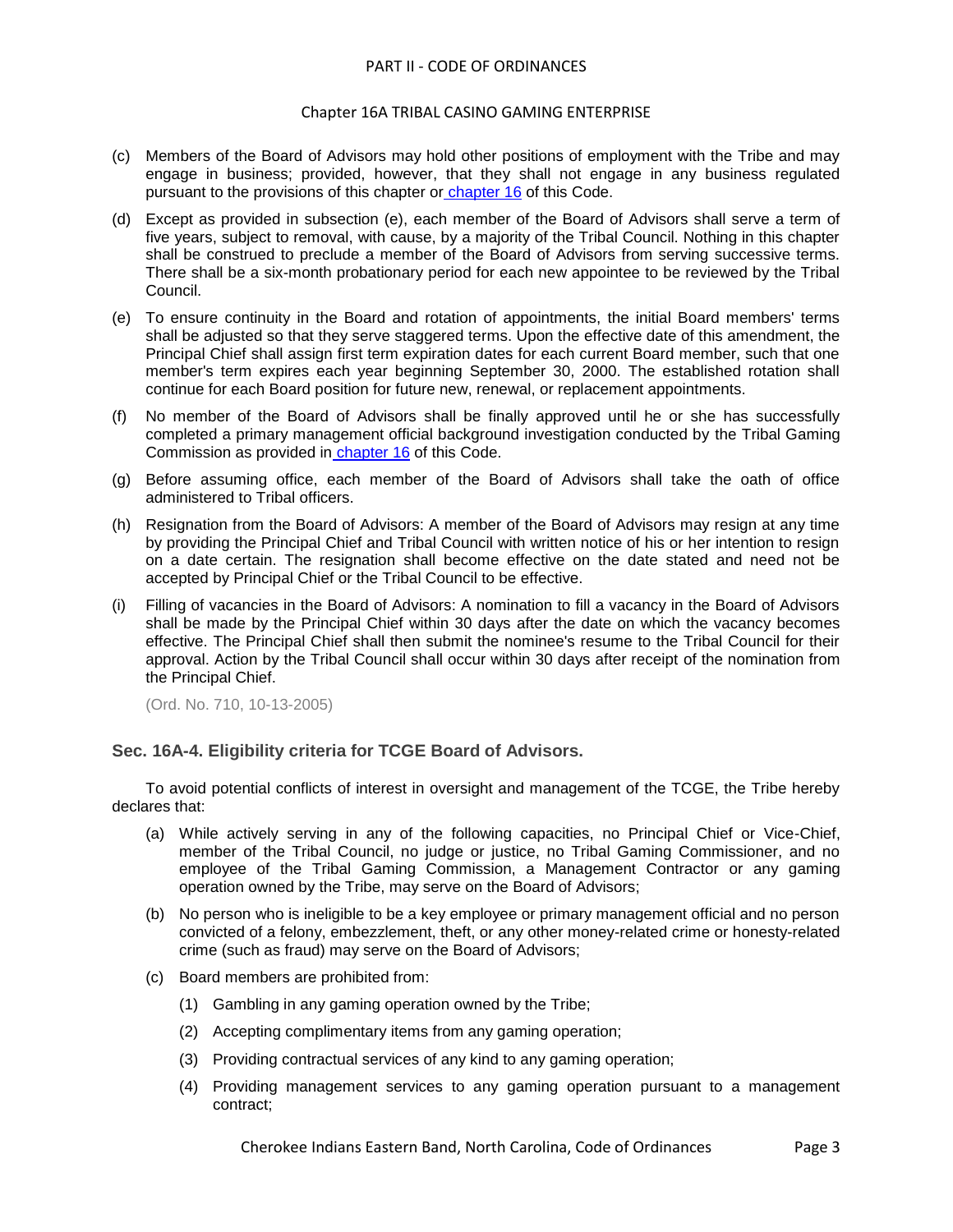- (5) Accepting gratuities or any other thing of value from any gaming licensee or applicant for a gaming license; and
- (6) Engaging in outside employment or activities, including seeking or negotiating for future employment, which conflict with their official duties and responsibilities as determined by the Tribal Council.

For purposes of subparagraph (c)(2), complimentary items shall not include ceremonial gifts or meals provided at the expense of a Tribal gaming operation, provided that such items do not each exceed \$50.00 in value and are not offered as an inducement or reward for gambling in the operation.

(Ord. No. 710, 10-13-2005)

# <span id="page-3-0"></span>**Sec. 16A-5. Powers and duties of Board of Advisors.**

Subject to the limitations contained in this chapter and other applicable laws, the TCGE, by and through its Board of Advisors, shall have the following powers and perform the following duties:

- (a) *Management Contract.* The powers set forth in this section 16-6 are subject to the proviso that the Management Contractor, operating under a Management Contract approved by the NIGC, may be assigned responsibility for day-to-day operation, development, management and maintenance of a gaming operation, the administration and enforcement of personnel policies, and hiring and termination of employees. In such a case, the Management Contractor shall report to the Board of Advisors at the frequency and in the format established by the Management Contract. This chapter shall be read and interpreted in a manner that is consistent with the Management Contract.
- (b) *Governance and Management Oversight.* The TCGE shall have the power and duty to:
	- (1) With respect to a gaming operation subject to the Management Contract, approve internal management policies, including:
		- (A) Written policies and procedures regarding:
			- (i) Hiring, discipline and discharge of employees including rights of appeal and policies governing the provision of Indian preference in employment;
			- (ii) Procurement:
				- (a) The form of vendor contracts, contracts concerning facility maintenance and repair, and contracts and sub-contracts regarding ancillary commercial activities of the TCGE including retail shops and concessions;
				- (b) Policies regarding advertisement and promotional sales and activities; and
				- (c) Construction plans and specifications, including interior and exterior design and furnishings.
	- (2) With respect to a gaming operation not operated pursuant to the Management Contract, employ a general manager and delegate to the general manager all duties and responsibilities as necessary for the lawful, efficient and profitable operation of the gaming operation.
- (c) *Budgetary and Financial Authority.* The TCGE shall have the power and duty to:
	- (1) Prepare annual operating, capital, and working capital budgets, which fund short range and long range goals and objectives of a gaming operation and the strategies used to accomplish these goals and objectives, which are to be included in the Executive Committee's proposed budget submitted annually to Tribal Council for approval;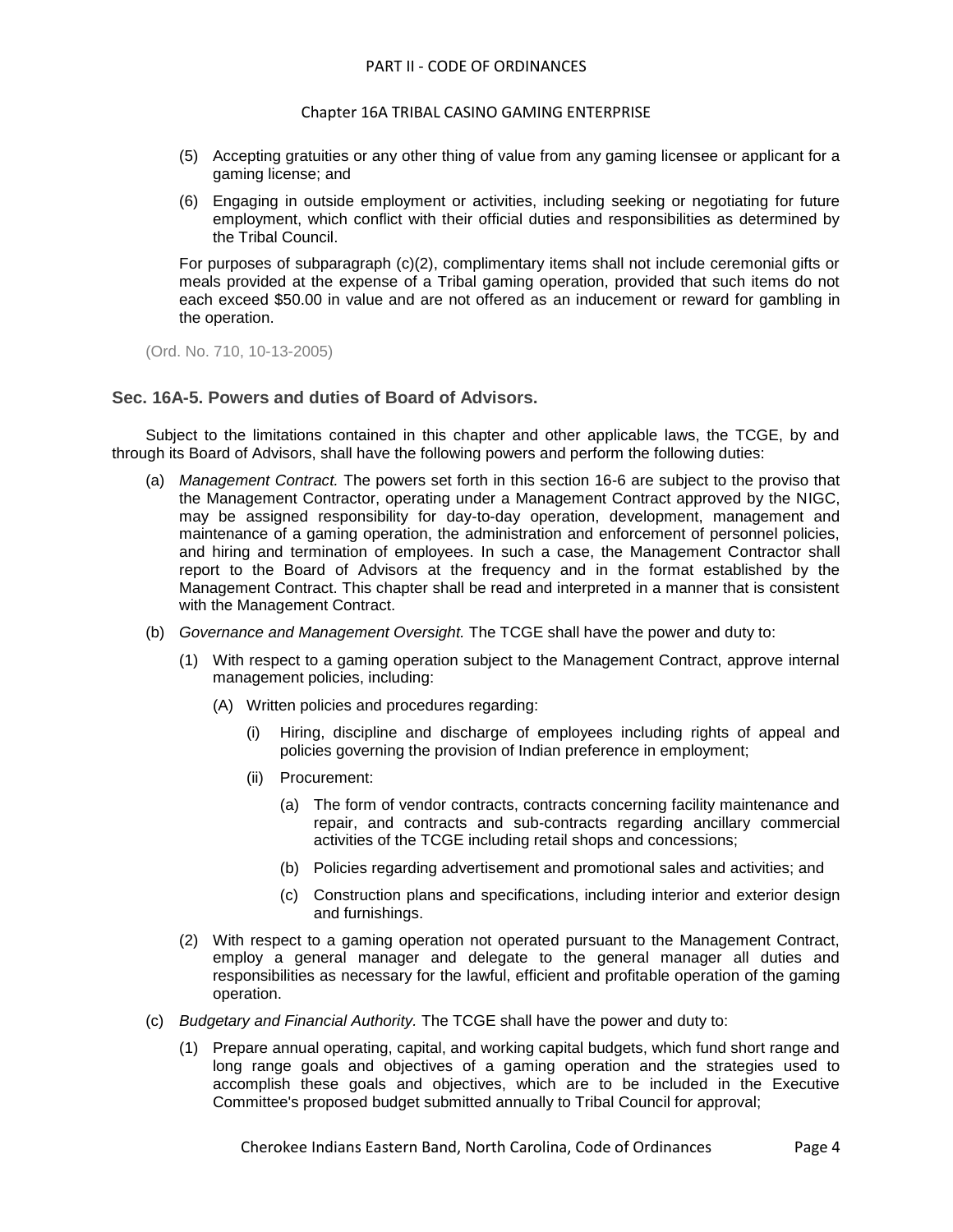- (2) Establish general bank accounts for each gaming operation for the deposit and maintenance of the funds of the operation;
- (3) Establish, fund, and maintain capital/expansion reserve funds, as defined in [Section 16-1](../level3/PTIICOOR_CH16TRGA_ARTIINGE.docx#PTIICOOR_CH16TRGA_ARTIINGE_S16-1DE) of the Cherokee Code, for working capital, continuity of operations, reinvestment in or future expansion of a gaming operation, or such other gaming related purposes as are consistent with an approved master plan, provided that such funds are either (1) required by an NIGC-approved Management Contract, or (2) specifically authorized for gaming related purposes by a Tribal Council ordinance to accomplish the goals of an approved master plan or other detailed plan for use of the funds submitted by the Board of Advisors;
- (4) Authorize the expenditure of funds as necessary for the operation and maintenance of the business and properties of a gaming operation and the timely payment of financial liabilities and obligations of the gaming operation;
- (5) Borrow money and issue temporary or long term evidence of indebtedness and timely repay such debts;
- (6) Pledge the assets and receipts of a gaming operation as security for debts and acquire, sell, lease, exchange, transfer and/or assign the non-realty property interests of a gaming operation;
- (7) Provide for monthly distributions to the Tribe of all distributable net revenues as defined i[n](../level3/PTIICOOR_CH16TRGA_ARTIINGE.docx#PTIICOOR_CH16TRGA_ARTIINGE_S16-1DE) [Section 16-1](../level3/PTIICOOR_CH16TRGA_ARTIINGE.docx#PTIICOOR_CH16TRGA_ARTIINGE_S16-1DE) of the Cherokee Code, to the extent permitted by any applicable provisions of any financing agreements to which the TCGE and/or the Tribe are a party.
	- (A) Upon actual and proper transfer of funds or any other property from the TCGE to the Tribe made in compliance with this Chapter and any applicable provisions of any financing agreements to which the TCGE and/or the Tribe are a party, the funds shall no longer be deemed the funds or property of the TCGE, and shall no longer be subject to or liable for the obligations of the TCGE. All obligations incurred in connection with the operation of a gaming facility as authorized by the Board of Advisors shall be special obligations of the TCGE payable solely from the assets or revenues remaining under the control of the TCGE, or from funds or property, if any, that are not properly transferred as set forth in the prior sentence.
	- (B) No part of the net earnings of the TCGE shall inure to the benefit of or be distributed to any Board member or other private person, except that the Board of Advisors is authorized and empowered to pay reasonable compensation for services rendered to the TCGE as provided in this Chapter and to participate in regular per capita distributions as enrolled members of the Tribe.
- (8) Provide for prompt filing of all reports of gaming winnings, and the names of the winners, as the same may be required by the Internal Revenue Service and comply with all other provisions of the Internal Revenue Code applicable to the operation of the gaming facility, as well as any state reports required by the Tribal-State Compact.
- (d) *Property Management.* The TCGE shall have the following powers and duties:
	- (1) The TCGE shall perpetually use and operate the Tribe's real property on which Harrah's Cherokee Casino and Hotel, and such other gaming operations as may be established by Tribal Council resolution and assigned to the management of the TCGE, are located;
	- (2) The TCGE may lease other property from the Tribe or others for such periods as are lawfully authorized to hold and manage or sublease such properties; and
	- (3) The TCGE may negotiate for and fund the acquisition of real property as necessary for a gaming operation, provided that all real property acquisitions shall be approved by a resolution of the Tribal Council and the real property shall be acquired in the name of the Tribe.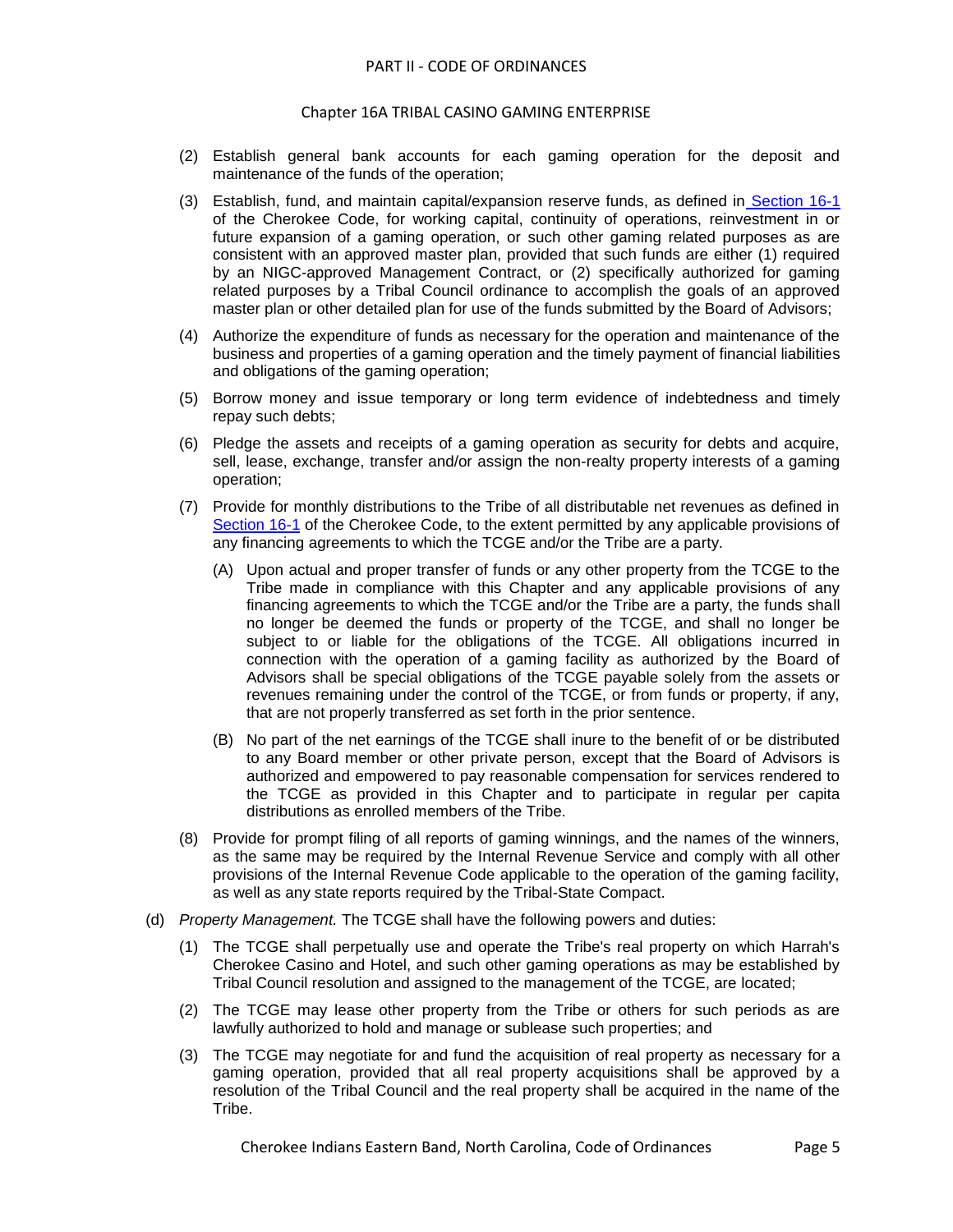- (4) Ownership of all property used or operated by the TCGE shall be consistent with [Section](../level2/PTIICOOR_CH16ATRCAGAEN.docx#PTIICOOR_CH16ATRCAGAEN_S16A-19OWPR)  [16A-19](../level2/PTIICOOR_CH16ATRCAGAEN.docx#PTIICOOR_CH16ATRCAGAEN_S16A-19OWPR)
- (e) *Contracting and procurement.* The TCGE shall have the power and duty to:
	- (1) Enter into agreements, contracts, and understandings with any government agency, person, partnership, corporation or Indian tribe; and
	- (2) Retain the services of any business or professional consultants.
	- (3) All contracts and other documents executed in the name of the TCGE must be signed by two Board members, one of whom shall be the Chairperson or the Vice-Chairperson, provided that the Board of Advisors in its discretion may delegate such signatory authority for specific types of documents to an officer or employee of the TCGE or a designated employee of the Management Contractor.
- (f) *Planning.* The TCGE shall have the power and duty to:
	- (1) Undertake and carry out feasibility and other studies and analyses of gaming operations and markets, prepare gaming plans, and execute such plans to the extent permitted by the IGRA, the Tribal-State Compact and [Chapter 16](../level2/PTIICOOR_CH16TRGA.docx#PTIICOOR_CH16TRGA) of the Cherokee Code;
	- (2) Prepare and adopt operation and management plans concerning gaming operations as required or otherwise necessary for the proper conduct of gaming as authorized by this Chapter;
	- (3) Prepare a master plan for future capital improvement and expansion of the gaming operations overseen by the Board of Advisors; submit the plan for approval by Tribal Council resolution within six months of the effective date of this Chapter; and submit proposed amendments to that master plan for amendment by Tribal Council resolution as the Board deems necessary in the future;
	- (4) Seek written regulatory approval from the Tribal Gaming Commission and/or other appropriate regulatory authorities when seeking to offer a new gaming product; and
	- (5) Cooperate with all other agencies and entities of the Tribe to achieve the goals of the TCGE and the Tribe.
- (g) *Internal governance and record keeping.* The TCGE shall have the power and duty to:
	- (1) Adopt by-laws as necessary for internal operations, *provided* that such by-laws shall be consistent with the provisions of this Chapter and other applicable law;
	- (2) Establish from time to time consultant groups and advisory boards which shall have such duties and the members of which shall hold office for such periods as the Board may determine;
	- (3) Prepare and maintain complete and accurate records of all meetings and actions taken by the Board;
	- (4) Maintain at the TCGE's principal office or facility all financial books and records, all minutes of Board meetings, and all other materials, books, records, documents, correspondence, and contracts. All such material shall be made available for inspection and copying at any reasonable time during the usual business hours, to:
		- (A) The Principal Chief and Tribal Council or duly authorized representatives thereof;
		- (B) Any Board member;
		- (C) The Tribal Gaming Commission; and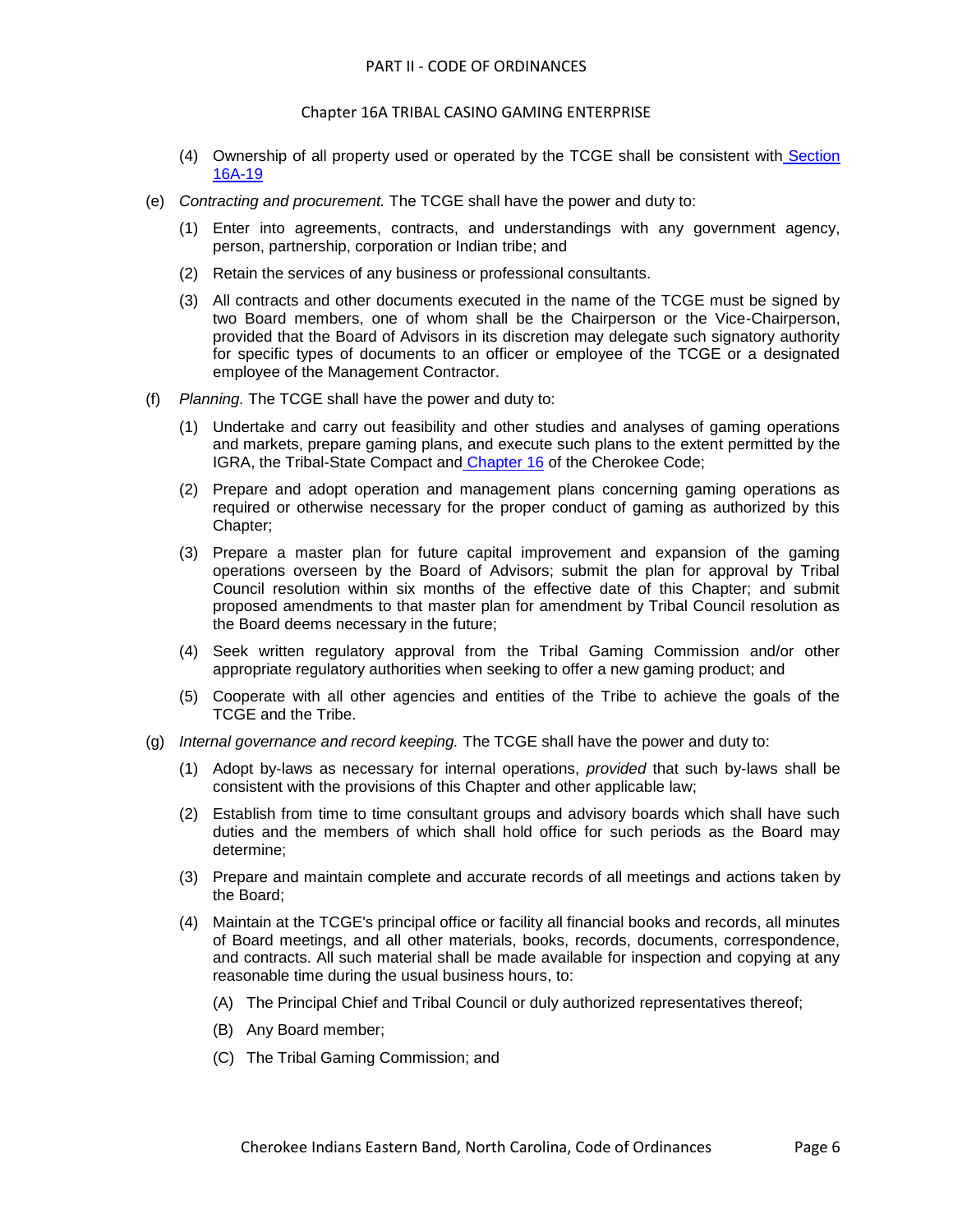#### Chapter 16A TRIBAL CASINO GAMING ENTERPRISE

- (D) Agents of the State of North Carolina conducting inspections pursuant to the Tribal-State Compact, or agents of the NIGC conducting inspections pursuant to applicable federal law.
- (h) *Limited waiver of sovereign immunity.* The TCGE, as an unincorporated instrumentality of the Tribe, retains all of the Tribe's rights, privileges, and immunities, including sovereign immunity from suit. The TCGE, by and through its Board of Advisors, shall have the power to:
	- (1) Waive the right of the TCGE to exercise sovereign immunity in contracts, agreements or undertakings to which the TCGE is a party, *provided* that any such waiver of sovereign immunity is strictly limited to enforcement of obligations of the TCGE and is enforceable only against the following assets or revenues:
		- (A) The assets of the TCGE;
		- (B) The assets (other than real property and fixtures), including the revenues, related to or arising from the operation of the TCGE, whether legal title to such assets or revenues is in the name of the TCGE or the Tribe;
		- (C) Any proceeds obtained by the TCGE through the use, ownership or other operation or disposition of such assets or of the business operated by the Tribe in the name of the TCGE; and
		- (D) Any other assets (other than real property and fixtures) produced or acquired by the Tribe and operated as part of the business of the TCGE;
		- (E) Provided, however, that all assets, including net revenues, properly distributed in accordance with this Chapter to other accounts or purposes of the Tribe shall be exempt from such enforcement.
	- (2) If in any case, the Board of Advisors exceeds the foregoing limitations on its power and authority to waive sovereign immunity, it shall be deemed to have waived its sovereign immunity only to the extent permitted in this subsection.
	- (3) Nothing in this subsection shall be deemed to impair or invalidate a waiver of sovereign immunity duly approved under applicable prior law.
- (i) *Reporting.* The TCGE shall have the power and duty to:
	- (1) File a quarterly report with the Principal Chief and the Tribal Council, within 60 days after the end of each quarter, which shall include:
		- (A) Quarterly financial statements, prepared in accordance with generally accepted accounting principles, which reflect all business conducted by the TCGE during the preceding fiscal quarter and year to date, as well as the budgeted amount for the balance of the current fiscal year;
		- (B) Material changes and developments since the last report in the business conducted at the gaming operations, including a description of competitive conditions, research and development activities, new lines of business, and projected gross revenue, net revenue, reinvestment, and distributions to the Tribe over the next 12 months;
		- (C) Any material pending legal proceeding to which the TCGE is or was a party;
		- (D) Total number of employees and turnover rate at each gaming operation, including the number of Tribal enrolled members; and
		- (E) All other information which the Board deems relevant in order to keep the Principal Chief and Tribal Council informed and current on all gaming regulatory matters.
	- (2) File an annual report with the Principal Chief and the Tribal Council, within 60 days after the end of each fiscal year, which shall include: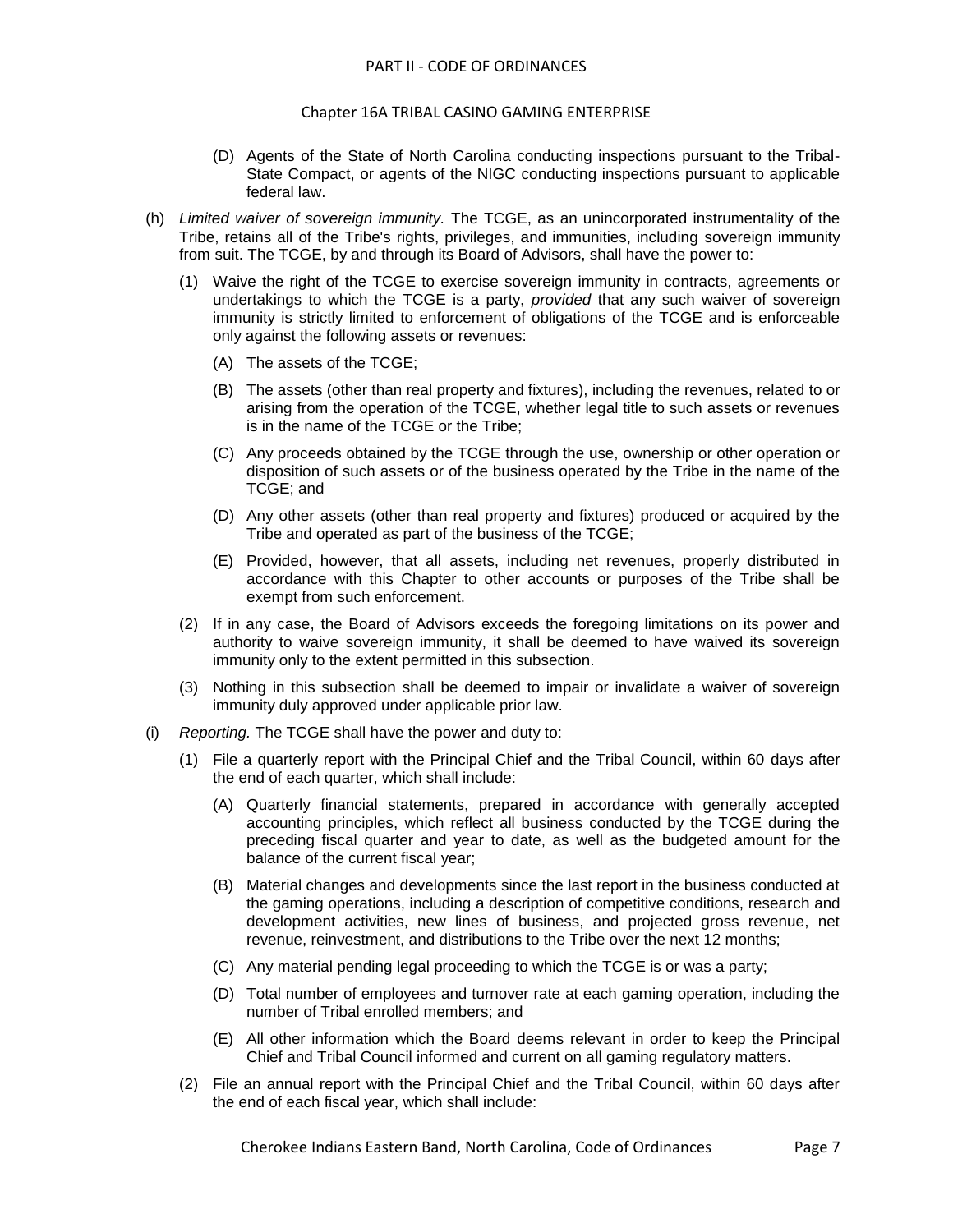- (A) A summary of the year's activities;
- (B) The financial condition of the TCGE;
- (C) The condition of the TCGE's gaming facilities;
- (D) All significant problems and accomplishments; and
- (E) All other information which the Board deems relevant in order to keep the Principal Chief and Tribal Council informed and current on all TCGE business matters.
- (3) In addition to the foregoing reports, the TCGE Board Chair shall meet on a regular basis with the Principal Chief. Upon request, the TCGE shall promptly and fully advise the Principal Chief and Tribal Council with respect to the business and affairs of the TCGE and shall provide copies of requested records, books or documents.
- (j) *Litigation.* The Board of Advisors shall immediately notify the Principal Chief upon receipt of any summons or complaint upon the TCGE, any Board member, employee or agent of the TCGE, or any Management Contractor, in which such a party is named in any suit, claim, action or other proceeding in any court, administrative or regulatory forum. A copy of the summons and complaint and related documents shall also be provided to the Tribal Council Chair and the Tribe's Attorney General.
- (k) *Conflict Resolution.* The TCGE is expected to work cooperatively with the Tribal Gaming Commission, and shall meet with the Commission on a regular basis to foster good business practices in compliance with applicable laws and regulations, resolve differences of opinion, and advance the interests of the Tribe. If a dispute arises with the Commission regarding whether an issue is regulatory or operational, then the Board and the Commission shall make every good faith effort to resolve the dispute and then shall utilize the arbitration provisions of [Section 16-](../level3/PTIICOOR_CH16TRGA_ARTII._TRIBAL_GAMING_COMMISSION.docx#PTIICOOR_CH16TRGA_ARTII._TRIBAL_GAMING_COMMISSION_S16-2.15PRGARURE) [2.15](../level3/PTIICOOR_CH16TRGA_ARTII._TRIBAL_GAMING_COMMISSION.docx#PTIICOOR_CH16TRGA_ARTII._TRIBAL_GAMING_COMMISSION_S16-2.15PRGARURE) of the Cherokee Code, if applicable and necessary.
- (l) *Limitations of authority.* The Board of Advisors shall possess only those powers specifically granted by this Chapter, but is authorized to take such actions as are necessary and appropriate to carry out the granted authority.

(Ord. No. 710, 10-13-2005; Ord. No. 429, 11-2-2010)

# <span id="page-7-0"></span>**Sec. 16A-6. Order of business of Board.**

The Board of Advisors shall establish regular meetings, not less than monthly.

- (a) Notice of meetings. Notice of each meeting of the Board shall be mailed to each member, addressed to each Board member's address or usual place of business, not less than five nor more than 20 days from the day on which the meeting is to be held, or notice may be delivered to such member personally not less than two days before the day on which the meeting is to be held. Notice of any meeting of the Board need not be given to any member who shall waive such notice.
- (b) The Board of Advisors may call emergency meetings upon 24 hours' notice to Board members with the time and place of such meeting and the business to be transacted at such meeting. Any business conducted in an emergency session shall be approved by not less than a majority of the full Board of Advisors.
- (c) The Board of Advisors shall endeavor to attend all meetings of the TCGE. The TCGE shall decide whether absences of a Board member are excused or unexcused. Three consecutive unexcused absences of a Board member shall be reported by the TCGE to the Tribal Council. Three consecutive unexcused absences may be considered cause for removal by the Tribal Council.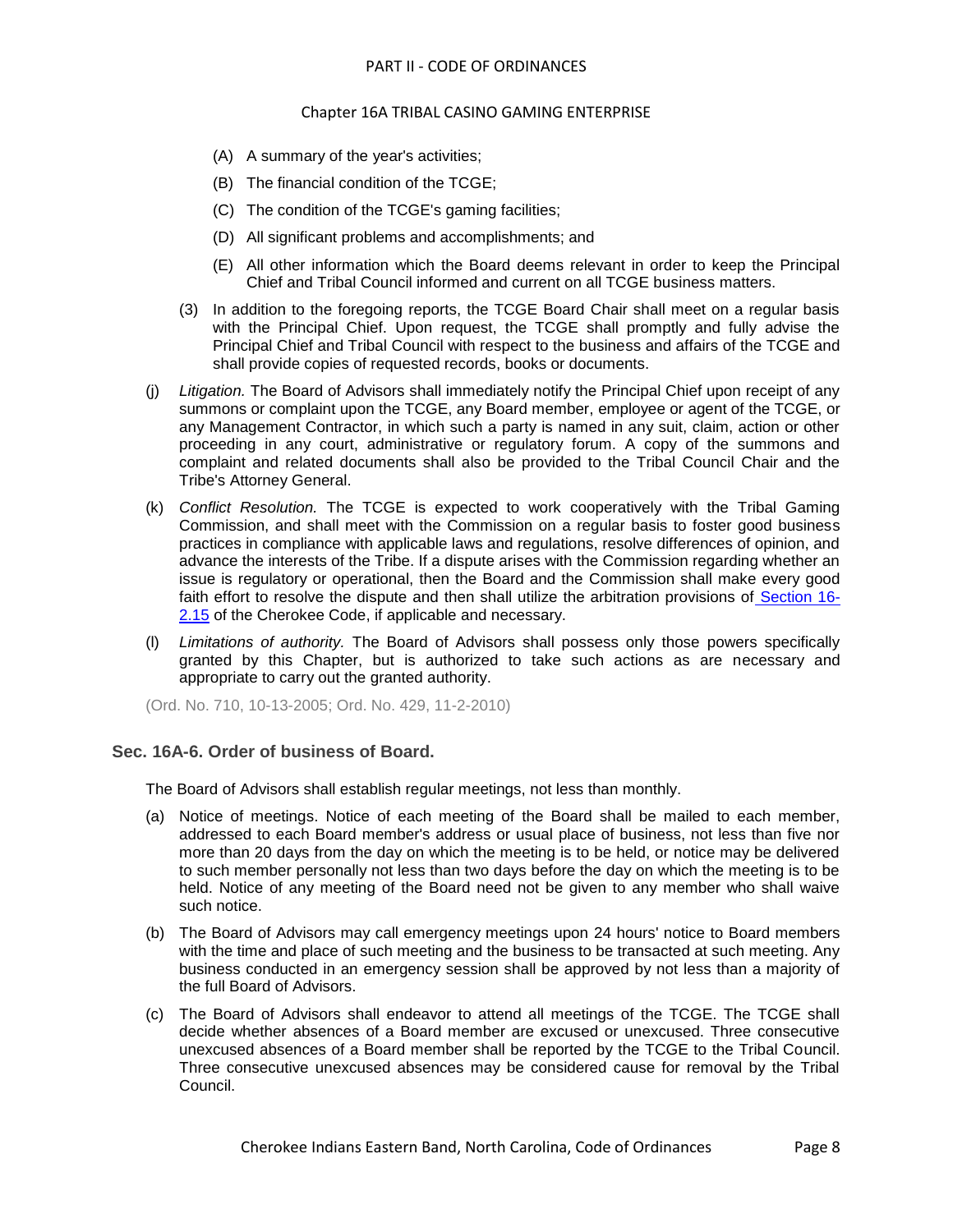(Ord. No. 710, 10-13-2005)

# <span id="page-8-0"></span>**Sec. 16A-7. Elections of Board Officers.**

The Board of Advisors shall, at the first meeting of each fiscal year, elect from among themselves a Chairperson, a Vice-Chairperson and a Secretary. The Board member selected on the basis of his or her experience in auditing or accounting shall be designated Treasurer.

(Ord. No. 710, 10-13-2005)

#### <span id="page-8-1"></span>**Sec. 16A-8. Annual audit.**

The Board of Advisors shall be responsible for the preparation and presentation to the Tribal Council of the certified annual audit subject to the requirements of [section 16-8.02](../level3/PTIICOOR_CH16TRGA_ARTVIIIAUINCO.docx#PTIICOOR_CH16TRGA_ARTVIIIAUINCO_S16-8.02ANINAU) of the Cherokee Code.

(Ord. No. 710, 10-13-2005)

# <span id="page-8-2"></span>**Sec. 16A-9. Preservation of Board records.**

- (a) The Secretary of the Board of Advisors shall prepare and maintain complete and accurate records of all meetings and actions taken by the Board.
- (b) The Treasurer shall keep complete and accurate financial records of the Board's expenses and receipts, report at least every fiscal quarter to the Board and shall submit a complete annual report to the Board.

(Ord. No. 710, 10-13-2005)

### <span id="page-8-3"></span>**Sec. 16A-10. Reserved.**

#### <span id="page-8-4"></span>**Sec. 16A-11. Quorum at Board meetings.**

Three members of the Board shall constitute a quorum.

(Ord. No. 710, 10-13-2005)

#### <span id="page-8-5"></span>**Sec. 16A-12. Decision making by Board.**

The Board shall meet and decide all matters by majority vote of the full Board. The Chairperson shall vote on all issues. A majority vote shall be binding on the Board. The Chairperson, or the Vice-Chairperson in the Chairperson's absence, shall preside at each meeting.

(Ord. No. 710, 10-13-2005)

#### <span id="page-8-6"></span>**Sec. 16A-13. Minutes of Board meetings.**

The Secretary shall cause to be kept a complete and accurate record of all Board meetings, copies of which shall be furnished to the Board and to the Tribal Council upon request.

(Ord. No. 710, 10-13-2005)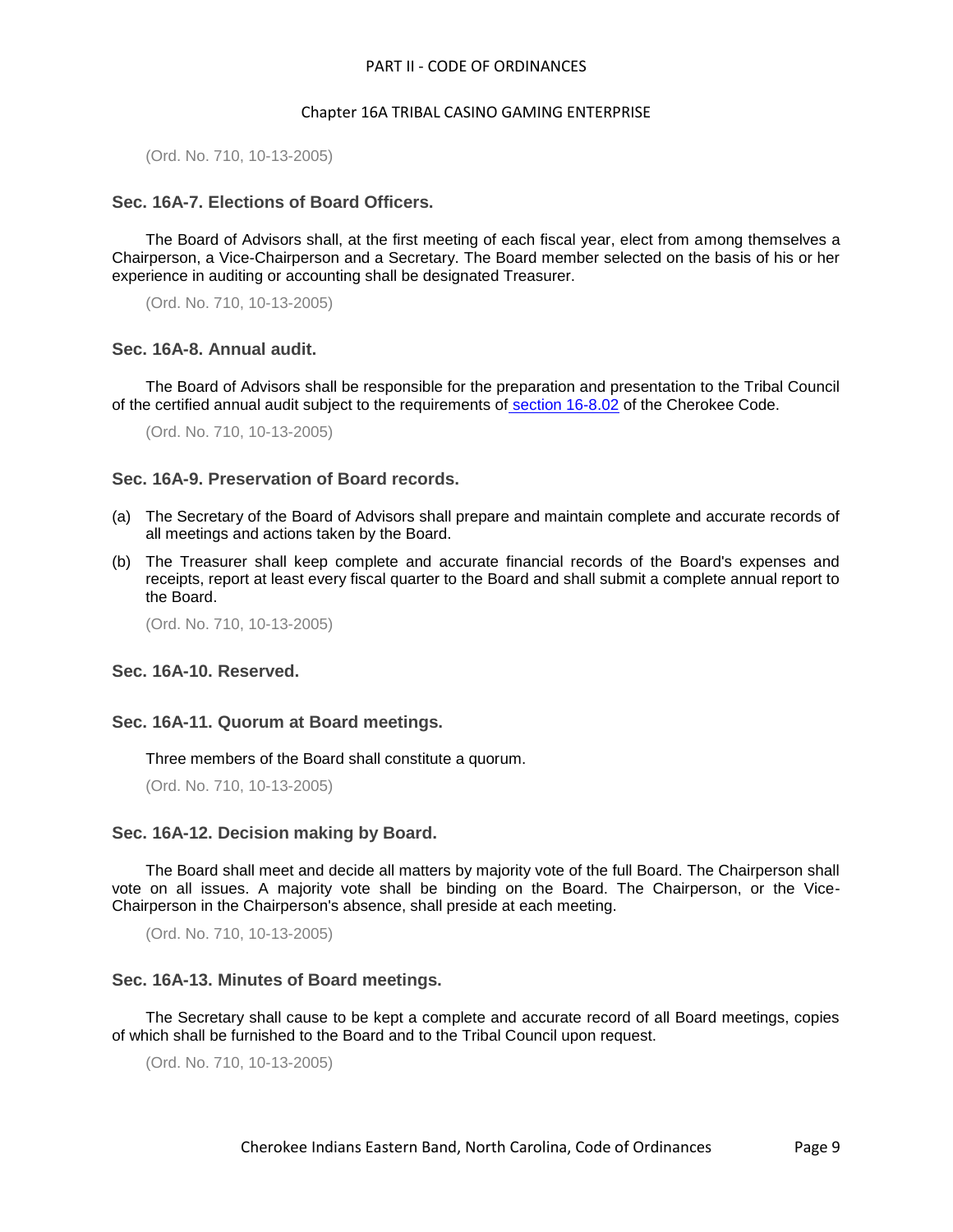# Chapter 16A TRIBAL CASINO GAMING ENTERPRISE

## <span id="page-9-0"></span>**Sec. 16A-14. Compensation of Board members.**

The Board members shall receive compensation and benefits at a level determined by Tribal Council resolution. This compensation shall be included in the Board's annual budget. Board members shall be reimbursed for actual expenses incurred on Board business, including necessary travel expenses.

(Ord. No. 710, 10-13-2005)

<span id="page-9-1"></span>**Secs. 16A-15, 16A-16. Reserved.**

# <span id="page-9-2"></span>**Sec. 16A-17. Sub-committees of Board.**

The Board may from time to time establish consultant groups and advisory Boards which shall have such duties and the members of which shall hold office for such periods as the Board may determine.

(Ord. No. 710, 10-13-2005)

# <span id="page-9-3"></span>**Sec. 16A-18. Board Officers.**

- (a) *Positions and selection.* From among the Board members, the Board shall appoint the following Officers of the TCGE Board ("Officers"): a Chairperson, a Vice-Chairperson, Secretary, and Treasurer.
- (b) *Terms of office.* The Board shall appoint its Officers at each annual meeting of the Board in the first week of October.
- (c) *Powers and duties.* Subject to the supervisory authority of the Board, Officers shall have the following powers and duties, in addition to such other powers and duties as may be set for the office in this article or applicable law, or as may be assigned by the Board:
	- (1) *Chairperson.* The Chairperson shall preside over all Board meetings; sign on behalf of TCGE all documents, contracts, or other instruments approved for such execution by the Board; and be responsible, jointly with the Treasurer, for the authorized and secure receipt, maintenance, execution, endorsement, disbursement, and other disposition of all funds, checks, drafts, other order or demands for money, notes other evidence of indebtedness, securities and other valuable instruments and shall have such other powers and duties as may from time to time be assigned to him by the Board.
	- (2) *Vice-Chairperson.* The Vice-Chairperson shall exercise the powers and perform the duties of Chairperson when the Chairperson is absent or disabled, sign on behalf of TCGE all documents, contracts, or other instruments approved for such execution by the Board, and shall have such other powers and duties may from time to time be assigned to him or her by the Board.
	- (3) *Secretary.* The Secretary shall issue notices for all Board meetings; keep minutes of all meetings; and serve as custodian of and maintain all minutes or meetings and associated records and correspondence of the TCGE Board. The Secretary shall make such reports and perform such other duties as are incident to the office, or are property required or assigned to him by the Board.
	- (4) *Treasurer.* The Treasurer shall be responsible, jointly with the Chairperson, for the authorized and secure receipt, maintenance, execution, endorsement, disbursement, and other disposition of all funds, check, drafts or other order or demands for money, notes, other evidence of indebtedness, securities and other valuable instruments be responsible for the maintenance of comprehensive financial books and records of transactions, prepared in accordance with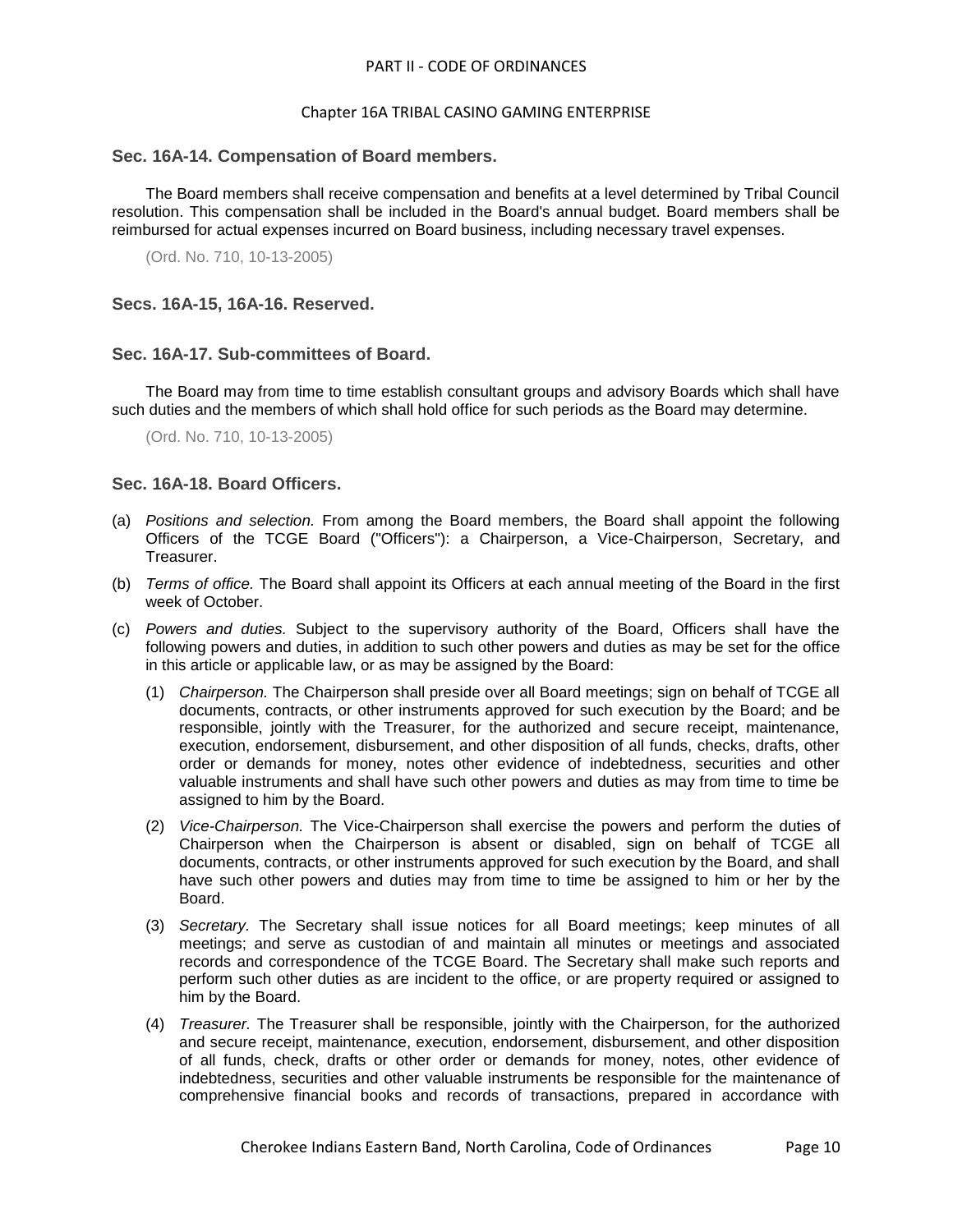#### Chapter 16A TRIBAL CASINO GAMING ENTERPRISE

generally accepted accounting principles. The Treasurer shall have principal oversight responsibilities for all financial functions and affairs of TCGE and shall serve as the Board's principal financial liaison with the Tribal Council and other members of TCGE management having financial management responsibilities with the TCGE with any Contract Manager, accounting firm and financial advisors. The Treasurer shall perform such other duties incident to the office or that are properly required by the Board.

- (5) The Board may temporarily delegate the Board's powers or duties as an officer to another Board member, until the Board member is available or no longer disabled or until the Tribal Council fills the vacancy.
- (d) *Duties upon termination of office.* Upon termination from office, each Board member, employee and agent of TCGE shall turn over to his or her successor or to the Chairperson, in a timely fashion and in good order, all monies, books, records, minutes, documents contracts or other property of TCGE in his or her custody. If such property is not turned over or is damaged or missing, the Board may change each Board member and any employee or agent a reasonable replacement fee.

(Ord. No. 710, 10-13-2005)

# <span id="page-10-0"></span>**Sec. 16A-19. Ownership of property.**

All personal property assets used in the operation of the TCGE whether now existing or hereafter acquired shall be titled in the name of the Tribal Casino Gaming Enterprise, as an instrumentality of the Eastern Band of Cherokee Indians, and shall be administered by the TCGE for the benefit of the Tribe; provided, however, that nothing herein shall affect the title to the real property (which includes all land, buildings, improvements or fixtures) used in the operation of or related to the TCGE, whether now existing or hereafter acquired, and all such real property shall continue to be held in the name of the Tribe with restrictions upon alienation imposed by the United States, or in the name of the United States in trust for the Tribe, and the title to such real property shall always remain in trust status.

(Ord. No. 710, 10-13-2005)

# <span id="page-10-1"></span>**Secs. 16A-20—16A-22. Reserved.**

#### <span id="page-10-2"></span>**Sec. 16A-23. Severability of provisions.**

If any provision of this chapter or the application thereof to any person or circumstances shall be adjudged by any court of competent jurisdiction to violate applicable law or otherwise to be invalid, then that provision shall be severable and considered null and void, but such judgment shall not affect, impair or invalidate the remainder of this chapter or its application to other persons and circumstances, but shall remain in full force and effect, and such judgment shall be confined in its operation to the provisions of the chapter or the application thereof to the person and circumstances directly involved in the controversy in which such judgment was rendered.

(Ord. No. 710, 10-13-2005)

#### <span id="page-10-3"></span>**Sec. 16A-24. Reserved.**

## <span id="page-10-4"></span>**Sec. 16A-25. Duration of TCGE and chapter.**

By enacting this chapter, the Tribe, through its Tribal Council, agrees and affirmatively pledges that it shall not terminate the lawful existence of or the authority for the TCGE until or unless all obligations incurred by the TCGE for financing have been satisfied and if for any reason the Tribe were to